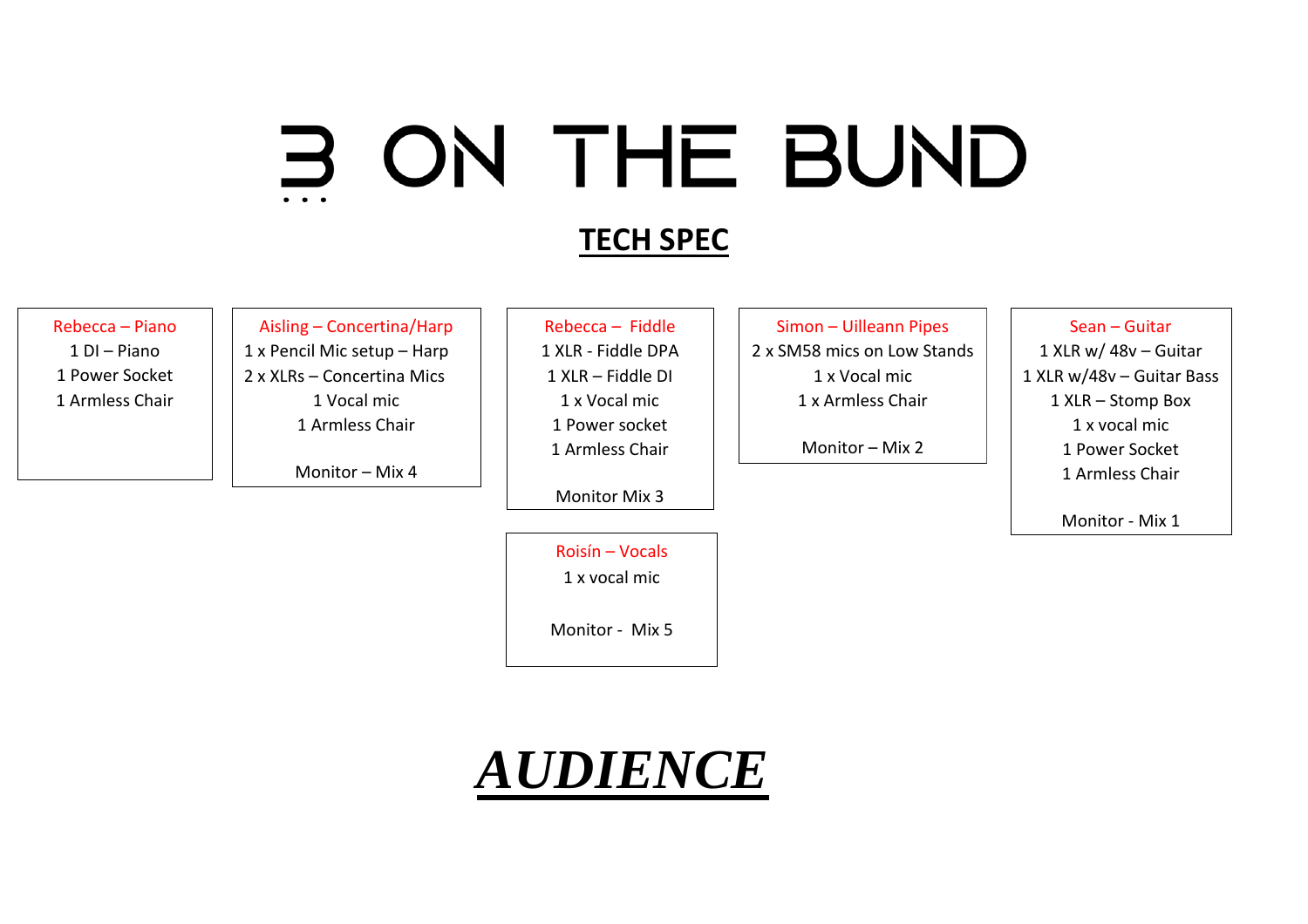### *Supply Backline:*

- 5 x Chairs [All Armless]
- 5 x tall mic stands
- 3 x low mic stands
- 1xDI
- 7 x XLR'S w/48V Phantom
- 7 x SM58 (or similar)
- 3 x Power Sockets
- 5 Monitor Mix's
- *Channel list:*
- Channel 1 Guitar XLR w/48V Phantom (Guitar player brings his own DI)
- Channel 2 Guitar Bass XLR w/48 V Phantom (Guitar player brings his own Bass DI)
- Channel 3 XLR for Stomp Box
- Channel 4 Vocal mic for guitar player (Introducing sets) SM58
- Channel 5 SM58 Uilleann Pipes Chanter (On a low stand if possible)
- Channel 6 SM58 Uilleann Pipes Regulators and Drones (On a low stand if possible)
- Channel 7 Vocal mic for Uilleann Piper Introducing Sets and Low Whistles) **-**SM58
- Channel 8 Vocal mic for Roisin Vocals -SM58
- Channel 9 XLR for Fiddle clip-on DPA (Fiddle player provides her own DPA)
- Channel 10 XLR for Fiddle pickup DI (Fiddle player provides her own Di)
- Channel 11 Fiddle Vocals (Introducing Sets [SM58]
- Channel 12 Harp // Pencil Mic setup
- Channel 13 Concertina (left) XLR (Concertina player brings her own mic)
- Channel 14 Concertina (right) XLR (Concertina player brings her own mic)
- Channel 15 Harp Vocals [SM58]
- Channel 16 Piano DI (Di required)